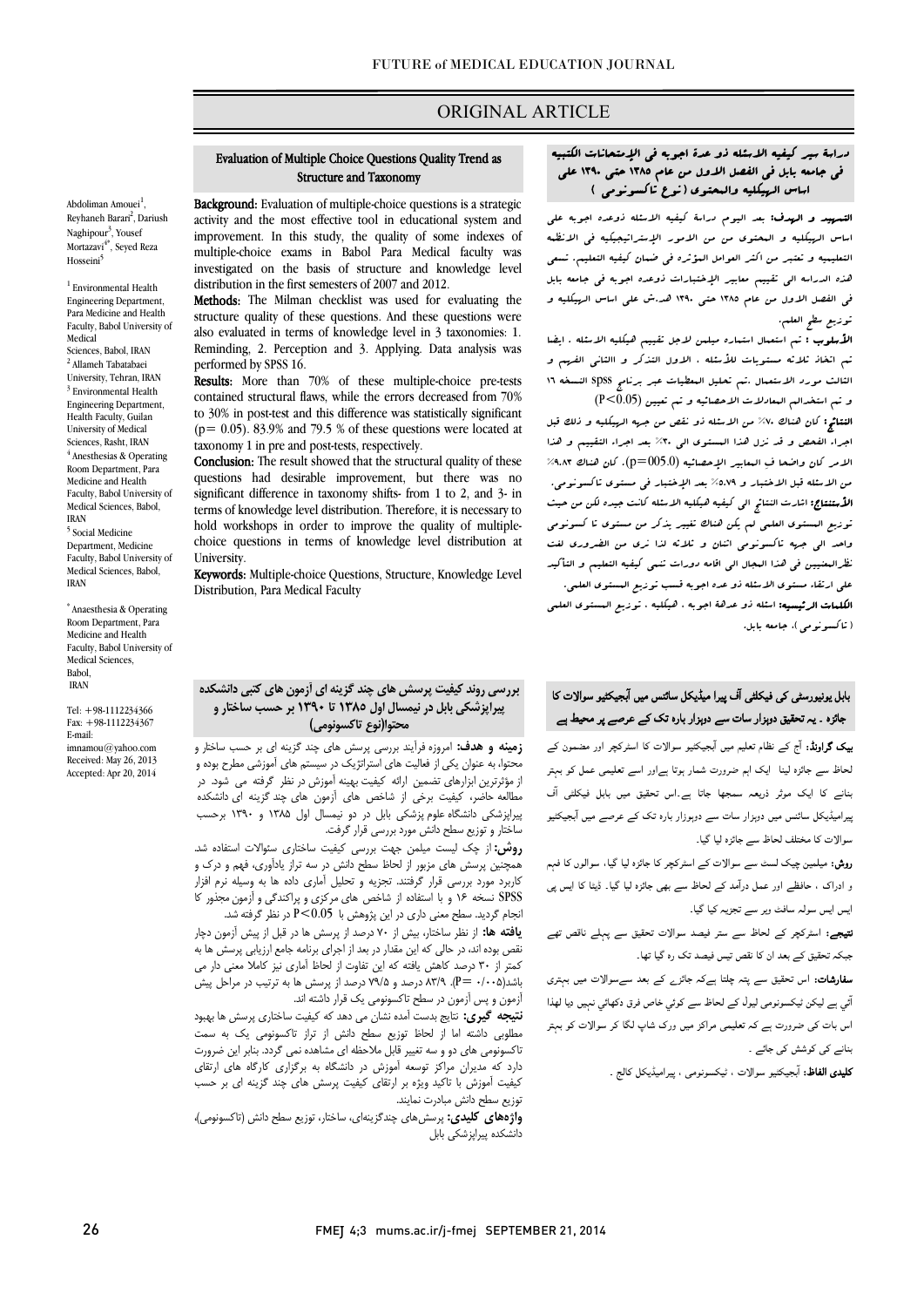#### INTRODUCTION

Nowadays, it is important to investigate and evaluate questions of a test that is a strategic activity in educational system. It is also considered as the most effective guarantee tool in teaching (1, 2, and 3). Therefore, in order to develop educational systems quality, it is absolutely necessary to examine and analyze the exams accurately. Although multiple choice question is the most common exam in medical educational system, because of easiness in performance (in large scale), high objectivity and reliability, there are many concerns about the quality of MCQ exam on its validity, content, formation, knowledge level and structure principles (4,5,6,7,8). If an exam does not have a suitable design in terms of selecting questions' taxonomy and regarding structural rules, the content validity and structure will not be satisfying. In this case, not only the main role of exam as a supplementary and important component in educational cycle is disappeared, but also it has negative effects on learners' motivations and leads to waste of human resources and educational system (6, 9). As mentioned above, considering the question's taxonomy in exam design is very basic and important. It is really as a criterion for knowledge depth and level of examines question taxonomy divided into 3 taxonomies 1- reminding simple subjects. 2- Analysis and deep perception of subjects 3- solve the problems and apply the information in this research, taxonomy 1 belonged to low taxonomy questions but taxonomies 2 and 3 were questions with high taxonomy.

 Many researches have been conducted on multiple choice questions in different majors of medical sciences. Mackorbi et al at Bristol University and Harvard et al from Hampton University said that a high percentage of the multiple choice questions had structural problems and also more than 90 percent of them belonged to low taxonomy (10, 11, 12). According to Kaveh and his colleagues, the main part of evaluating criteria in multiple choice questions was falsified (13). However, In Shakurnia et al research, the questions lacked structural problems and they were according to Milman checklist indexes (14). There were many researches on  evaluating the quality of multiple choice questions' structures on the basis of Milman checklist but few researches have been performed on assessing the quality of these questions in terms of taxonomy and knowledge level. As Haqshenas et al taxonomy 1 and the rest belonged to taxonomy 2 and 3 in terms of their quality. 46 percent of their structures were correct and the rest has one or more flaws in their structures (15). Vahidshahi et al studied the quality of some multiple scholarship in 2007, 2008 and 2009 (16). mentioned 77.7 percent of these questions were located in choice question indexes in written exam of medical specialized

 On the basis of Milman checklist, 57.5%, 64% and 64% of these questions had few flaws in structures in 2007, 2008 and 2009, respectively. In mentioned research, 38.7%, 45% and 56% of 2008 and2009, respectively. (16). The present research studied the quality of some multiple choice question indexes in Para medical college of Babol university of medical sciences during the two first semesters from 2006 to 2011, regarding the structural rules and knowledge level distribution. these questions were located in 2 and 3 taxonomy in 2007,

## **METHODS**

 This interventional study was carried out to evaluate structural quality and 526 taxonomy of multiple choice questions derived members of Para Medical College of Medical Sciences University of Babol. The criteria included full- time job professors and their teaching in the basic and technical lessons at the university. This study had three stages including pre-test in the first workshops about the evaluation of questions during 2008 to 2011 and post-test to determine the effect of educational programs on the questions quality in the first semester of 2012. There are different ways to evaluate multiple choice questions especial indexes for evaluating the quality of multiple choice questions in terms of its structure (14, 15, and 16). 12 items of Milman checklist were selected to evaluate the structural quality of multiple-choice questions in this research (Table 1). from 12 final written exams, which were guided by 12 faculty semester of 2007, interventional programs like educational (15). The most common way is using Milman checklist with

| Table 1. Milman checklist                                                                                                            |            |    |  |
|--------------------------------------------------------------------------------------------------------------------------------------|------------|----|--|
| <b>Subjects</b>                                                                                                                      | <b>Yes</b> | No |  |
| 1. Is the most information located in the trunk of question?                                                                         |            |    |  |
| 2. Has a question evaluated the special education purpose?                                                                           |            |    |  |
| 3. Are the vocabularies in trunk and choices of questions direct and clear?                                                          |            |    |  |
| 4. Is it avoided to use negative choice for negative question?                                                                       |            |    |  |
| 5. Is it avoided to use the choices such as: None of them, All of them and combination of choices?                                   |            |    |  |
| 6. Is it avoided to use conflicting choices?                                                                                         |            |    |  |
| 7. Are the positive vocabularies used in the trunk of question or if they are negative, are the negative<br>vocabularies determined? |            |    |  |
| 8. Is each question related to the other questions or not?                                                                           |            |    |  |
| 9. Are the choices in the balance in terms of length, structure and style?                                                           |            |    |  |
| 10. Is it avoided to repeat the same choices?                                                                                        |            |    |  |
| 11. Are the words used in the trunk and choices of question correct in terms of spelling?                                            |            |    |  |
| 12. Are the choices located vertically?                                                                                              |            |    |  |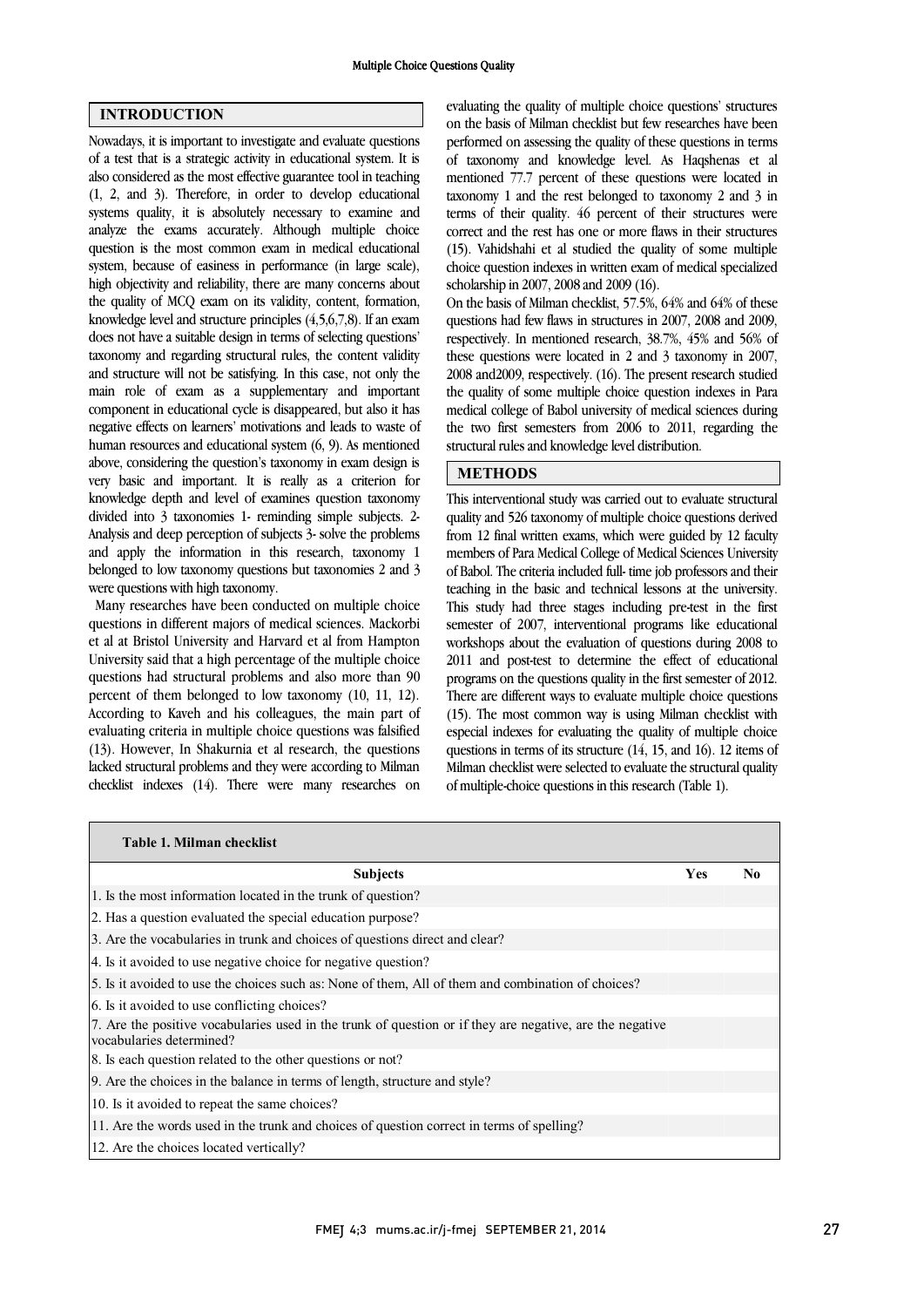These questions were also evaluated in terms of knowledge level in 3 taxonomies: 1- Reminding 2- Perception and 3- Applying. The validity of Milman checklist according to world proved by pretesting, evaluating, repointing the questions and determining the coefficient of correlation  $r = 0.89$ . All questions were according to correct structures, Milman checklist and the knowledge level distribution (the type of taxonomy) were evaluated by the members of medical mentioned courses. In this research, the name of all lessons was coded and the results were given to the related teachers standards was confirmed. The reliability of question was also educational development center and faculty members of  confidentially. Analysis of the data, central and scattering indices determination were done by SPSS version 16. The significant level was considered p< 0.05 in this research.

#### **RESULTS**

 The quality and validity of questions' structure were determined on the basis of Milman index (table 2) and questions' content were also designated on the basis of taxonomy (table 3).

Less than 30% of questions (29.2 $\pm$  11.6%) had no flaws in pre-test in terms of structural quality, while more than 70% of questions  $(73.1 \pm 4.5\%)$  in post-test were corrected. The

| Table 2. Evaluating the structural quality percentages of multiple-choice questions in written form at the first<br>semester in 2006 and 2011 on the basis of Milman indexes. |                   |                |                |                |                |                |                             |                |         |
|-------------------------------------------------------------------------------------------------------------------------------------------------------------------------------|-------------------|----------------|----------------|----------------|----------------|----------------|-----------------------------|----------------|---------|
| <b>Ouestion</b><br>quality                                                                                                                                                    | <b>Free error</b> |                | 1 error        |                | 2 errors       |                | 3 and more than<br>3 errors |                | P value |
| <b>Lesson code</b>                                                                                                                                                            | <b>Before</b>     | After          | <b>Before</b>  | After          | <b>Before</b>  | After          | <b>Before</b>               | After          |         |
| $L_1$                                                                                                                                                                         | $30\pm11.5$       | $96.3 \pm 1.5$ | $20 \pm 5$     | $3.7 \pm 0.5$  | $10\pm 2$      | $\theta$       | $40\pm4.8$                  | $\overline{0}$ | 0.001   |
| $\mathcal{L}_{2}$                                                                                                                                                             | $30.8 \pm 8.3$    | $80+5$         | $38.5 \pm 6.5$ | $20 \pm 1$     | $15.4 \pm 2.2$ | $\mathbf{0}$   | $15.4 \pm 1$                | $\theta$       | 0.002   |
| L <sub>3</sub>                                                                                                                                                                | $16.7 \pm 9.4$    | 100            | $61.1 \pm 12$  | $\overline{0}$ | $22.2 \pm 2.5$ | $\mathbf{0}$   | $\mathbf{0}$                | $\overline{0}$ | 0.001   |
| $L_4$                                                                                                                                                                         | $29.2 \pm 17$     | $83.9 \pm 8.6$ | $29.2 \pm 5$   | $12.9 \pm 1$   | $41.7 \pm 3$   | $3.2 \pm 1$    | $\boldsymbol{0}$            | $\theta$       | 0.005   |
| $L_5$                                                                                                                                                                         | $22.2 \pm 13.4$   | $75 \pm 5.5$   | $11.1\pm4.5$   | $25 \pm 2.3$   | $44.4 \pm 3.3$ | $\overline{0}$ | $22.2 \pm 2$                | $\overline{0}$ | 0.003   |
| $L_6$                                                                                                                                                                         | $30.8 \pm 15.5$   | $83.3 \pm 6$   | $38.5 \pm 6$   | $16.7 \pm 1.2$ | $30.8 \pm 2$   | $\theta$       | $\theta$                    | $\theta$       | 0.005   |
| $L_7$                                                                                                                                                                         | $31.3 \pm 14$     | $38.3 \pm 1.5$ | $18.75 \pm 3$  | $40\pm3$       | $37.5 \pm 1$   | $26.7 \pm 1$   | $12.5 \pm 1$                | $\theta$       | 0.03    |
| $L_{8}$                                                                                                                                                                       | $23.1 \pm 10.5$   | $68.7 \pm 6.2$ | $46.2 \pm 7$   | $33.3 \pm 2.4$ | $15.4 \pm 2.8$ | $\theta$       | $15.4 \pm 1.5$              | $\theta$       | 0.01    |
| $L_9$                                                                                                                                                                         | $32.5 \pm 13.8$   | $80\pm8$       | $35\pm6.3$     | $15\pm1.6$     | $30\pm2.4$     | 5 ± 0.8        | $2.5 \pm 0.5$               | $\mathbf{0}$   | 0.01    |
| $L_{10}$                                                                                                                                                                      | $34.3 \pm 7.5$    | $53.3 \pm 2$   | $37.1 \pm 4$   | $43.3 \pm 1$   | $22.9 \pm 2$   | $3.3 \pm 0.6$  | $5.7 \pm 0.8$               | $\mathbf{0}$   | 0.02    |
| $L_{11}$                                                                                                                                                                      | $43.8 \pm 5.8$    | $60\pm5$       | $28.1 \pm 2$   | $33.3 \pm 1.8$ | $15.6 \pm 1.8$ | $3.3 \pm 0.5$  | $12.5 \pm 1$                | $3.3 \pm 0.5$  | 0.03    |
| $L_{12}$                                                                                                                                                                      | $25.8 \pm 12.5$   | $65.6\pm4.5$   | $45.2 \pm 3$   | $31.2 \pm 2$   | $25.8 \pm 3$   | $3.1 \pm 0.7$  | $3.2 \pm 1$                 | $\theta$       | 0.02    |
| Mean                                                                                                                                                                          | $29.2 \pm 11.6$   | $73.1 \pm 4.5$ | $34.1 \pm 5.4$ | $22.9 \pm 1.5$ | $26\pm2.2$     | $3.7 \pm 0.4$  | $10.8 \pm 1.1$              | $0.3 \pm 0.06$ | 0.005   |

 Table 3. Evaluating the structural quality percentages of multiple-choice questions in written form at the first semester in 2006 and 2011 on the basis of taxonomy type.

| <b>Question quality</b><br><b>Lesson</b> code | <b>Taxonomy 1</b> |                 |         | <b>Taxonomies 2 and 3</b> |                |         |
|-----------------------------------------------|-------------------|-----------------|---------|---------------------------|----------------|---------|
|                                               | <b>Before</b>     | After           | P value | <b>Before</b>             | After          | P value |
| $L_1$                                         | $70 \pm 14.5$     | $66.7 \pm 5.8$  | 0.06    | 30±5                      | $33.3 \pm 5.5$ | 0.09    |
| $L_2$                                         | 100               | $66.7 \pm 15$   | 0.03    | $\theta$                  | $33.3 \pm 2$   | 0.02    |
| L <sub>3</sub>                                | $77.8 \pm 16$     | $76.2 \pm 14.5$ | 0.1     | $22.2 \pm 5$              | $23.8 \pm 3.8$ | 0.09    |
| $L_4$                                         | $95.8 \pm 3$      | $90.3 \pm 2$    | 0.06    | $4.2 \pm 2.4$             | $9.7 \pm 4.5$  | 0.06    |
| $L_5$                                         | $66.7 \pm 13$     | $62.5 \pm 11.8$ | 0.07    | $33.3 \pm 11.8$           | $37.5 \pm 9.5$ | 0.06    |
| $L_6$                                         | 100               | 100             | ----    | $\theta$                  | $\theta$       |         |
| $L_7$                                         | $93.8 \pm 5$      | $93.3 \pm 4.3$  | 0.6     | $6.2 \pm 2$               | $6.7 \pm 1.5$  | 0.7     |
| $L_8$                                         | $84.6 \pm 6.8$    | 100             | 0.04    | $15.4\pm8$                | $\theta$       | 0.04    |
| $L_9$                                         | $75\pm8.5$        | $60\pm7.8$      | 0.05    | $25 \pm 7$                | $40\pm3.6$     | 0.04    |
| $L_{10}$                                      | $68.6\pm4.6$      | $70+4.2$        | 0.08    | $31.4\pm 6.5$             | $30\pm4.5$     | 0.1     |
| $L_{11}$                                      | $75 \pm 8.5$      | $83.3 \pm 6.7$  | 0.05    | $25\pm 6.5$               | $16.7 \pm 3.8$ | 0.06    |
| $L_{12}$                                      | 100               | $96.9 \pm 1.6$  | 0.08    | $\theta$                  | $3.1 \pm 0.2$  | 0.08    |
| Mean                                          | $83.9 \pm 6.1$    | $79.5 \pm 5.6$  | 0.07    | $16.1\pm4.5$              | $20.5 \pm 3.2$ | 0.08    |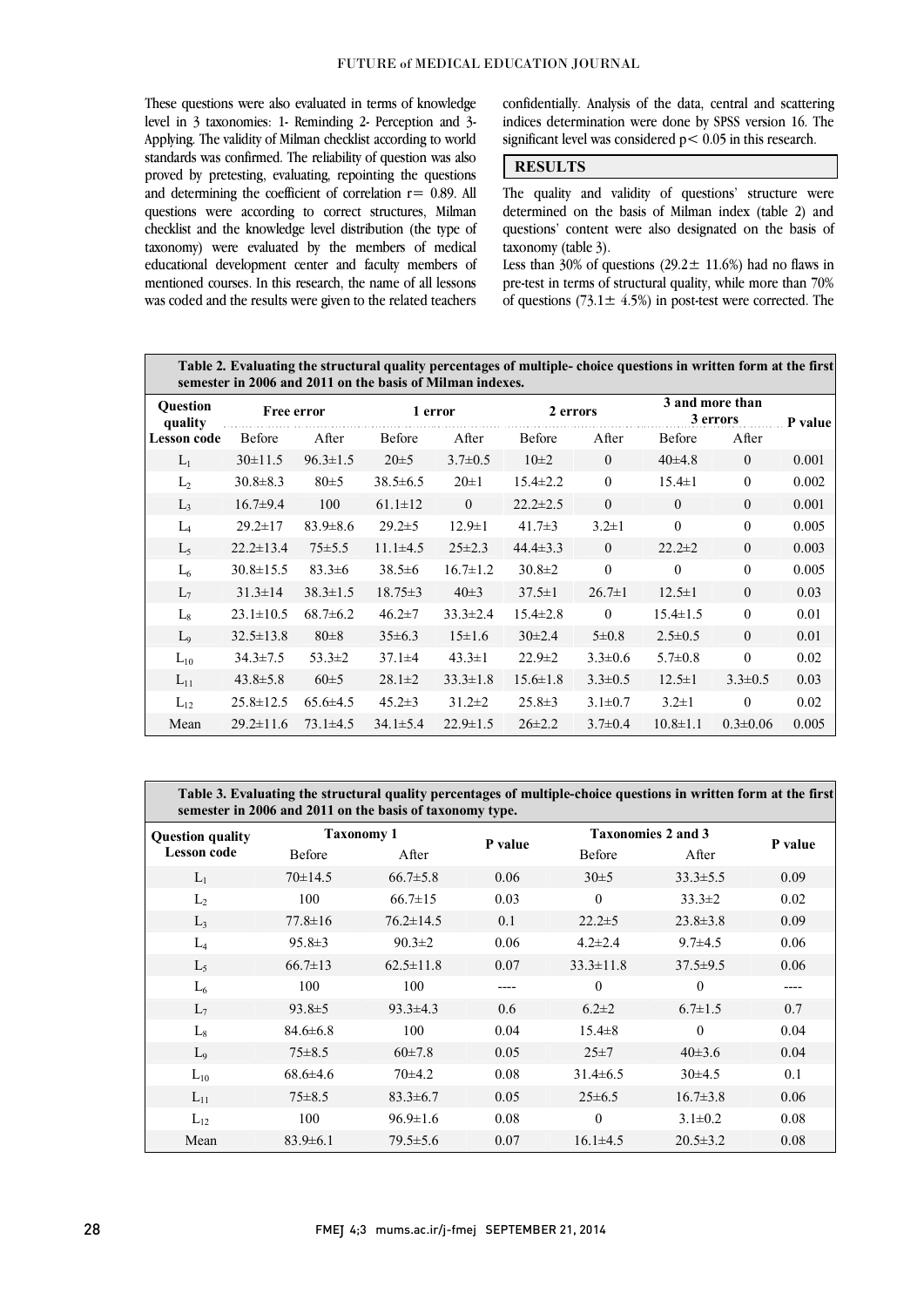difference was statistically significant ( $p= 0.005$ ). Of all evaluated questions, on average more than 30% of questions had no error, 34% of questions had one error, 26% contained 2 errors and the rest had more than 2 flaws in pre-test. As in post-test, 73.1% of these questions lacked errors, 4% contained 2 and more than 2 errors and the rest had only one structural error. The quality of questions was evaluated by knowledge level distribution in pre-test research. Results showed that more than three-quarters fraction of the post and pre-test questions were 83.9% and 79.5%, respectively, and located in taxonomy 1. And data analysis by SPSS indicated that there was no significant difference between pre-test and post-test in taxonomy 1.

#### DISCUSSION

More than 70% of pre-test questions contained errors in terms of quality while less than 30% of these multiplechoice questions had flaws in post-test and this difference was statistically significant as a whole ( $p = 0.005$ ). The results showed that desirable effect of EDC (Educational Development Center) of university and EDO (Educational Development Office) of Paramedical faculty on the design and structure of exam questions is to progress and improve the faculty members of this college. Haqhshenas et al evaluated multiple-choice exams in medical college of Mazandaran university of medical sciences at the first semester of 2006 - 2007. They concluded that 46% of these questions were free of structural errors and the rest of them contained one or more structural flaws (15). The low percentage of free-error questions in terms of structure could be due to the inactivity of educational development center of mentioned university during their studies. Evaluating structural principles and taxonomy of medical specialized scholarship exam were performed by Vahid Shahi et al who concluded that 57.5% and 64% of these questions were without structural error on the basis of Milman checklist in 2007 and 2008, respectively (16). Meyari et al studied the effect of educational interferences on optimizing the multiple- choice questions design in progressing of assistant exam in schools of Dentistry in 2008 and 2009 (17). They found that 63.1% and 76.3% of these questions were without structural errors in 2008 and 2009, respectively (11). And their results were according to

 the results of the present research (Haqhshenas et al, Vahid Shahi et al, Meyari et al). And this research showed that the quality of questions' structure was better than before in medical education in university and science centers in Iran. were 83.9% and 79.5% respectively, and located at the reminding level (Taxonomy 1). According to Haqhshenas et al 77.4% of the studied questions were categorized at taxonomy 1(15). And their results also tallied with the research, 38.4% and 45.6% of medical assistant questions belonged to taxonomy 2 and 3 in 2007 and 2008 (10). The rate of designed questions related to dental assistant exams in taxonomy 2 and 3 significantly increased in 2009 rather recent findings were in accord with the results of present research, these results were not statistically significant in the present research. More than three-forth of the pre and post test questions results of the present research. In Vahid Shahi et al. than 2008, in Meyari et al research (17). Although the

 trend of structural quality had optimal growth. In spite of evaluating the questions by educational groups, there was no considerable improvement in the content quality of these questions to change higher taxonomies from choice questions which will be evaluated only parrot knowledge of students. Continuing this trend, the students tend to parrot learning and gain shallow knowledge. This is a basic and important issue in medical education rather quality of multiple-choice questions on the basis of knowledge level distribution, and to change the taxonomy from 1 to higher taxonomies by educational development centers and other responsible persons. The results of the members of this college, prolongation of re-assessment process and other factors. Conclusion: The results showed that the improvement taxonomy 1. It means that the examiners focus on multipleother sciences. Therefore, it is necessary to improve the study were affected by limitations such as absence of faculty

# ACKNOWLEDGMENT

 We are extremely grateful to the members of educational development center of medical sciences, scientific members and education staff of Para medicine faculty of Babol University of medical sciences.

#### **REFERENCES**

- Epstein RM. Assessment in medical education. New England J Med 2007; 356(4): 387-96.
- 2. Friedman Ben DM. Standard setting in student assessment. Med Teach 2000; 22(2): 120-30.
- 3. Bazargan A. Educational assessment. Tehran: SAMT; 2011: 119-26. [Persian].
- 4. Seif A. Educational measurement, assessment, and evaluation. 9th ed. Tehran: Agah; 2011: 70 -80. [In Persian].
- 5. Seif A. Educational measurement, assessment and evaluation. 4th ed. Tehran: Doran; 2004: 426-8. [In Persian].

 6. Downing SM. Reliability on the reproduce ability of assessment data. Med Educ 2004; 8(9): 1006-12.

I

 7. Collins J. Education techniques for long learning: Writing multiple choice question for continuing medical education Radio Graphics 2006; 26(2): 543-51. activities and self assessment modules.

 8. Simkin MG, Kuechler WL. Multiple What is the connection? Decision Sci J Innovate Educ 2005; 3(1): 73-98. choice test and student understanding:

 9. Considine J, Botti M, Thomas S. Design, format, validity and reliability of multiple choice question for use in nursing research and education. Collegian 2005; 12(1): 14-24.

10. Mollahadi M. Evaluating by multi choice tests. Educational strategies journal 2010; 2(4): 177-82. [Persian].

11. McCourbie P. Improving the fairness of multiple choice questions: A literature review. Med Teach 2004; 26(8): 709-12.

12. Hammond EJ, McIndoe AK, Sansome<br>AJ, Spargo PM. Multiple-choice AJ, Spargo PM. Multiple-choice examinations: Adopting on evidence-based approach to exam technique. Anesthesia 1998; 53(11): 1105-8.